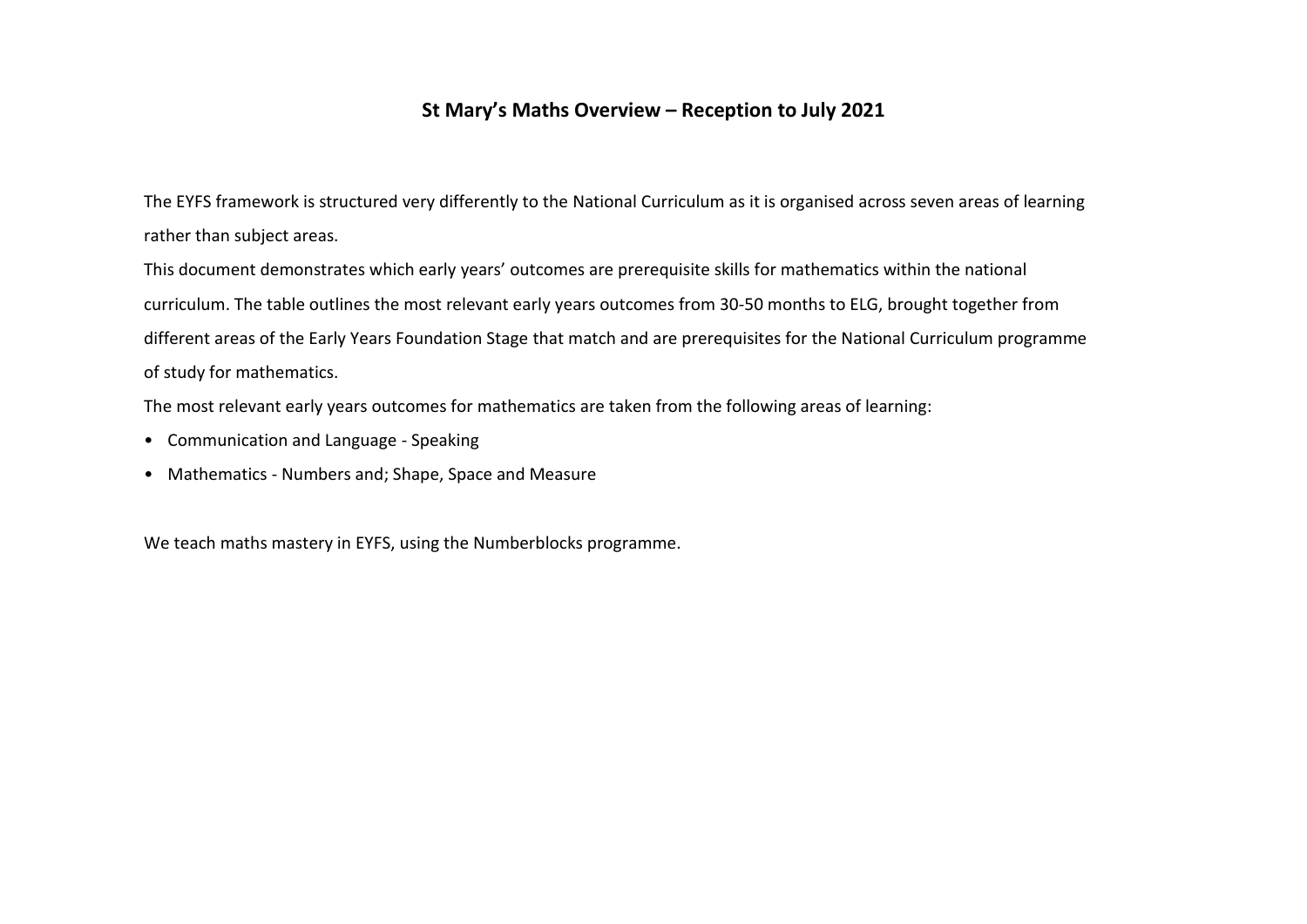|              | <b>Mathematical</b><br><b>Vocabulary</b><br>(Communication and<br>Language - Speaking)                                    | <b>Number and place</b><br>$value - Counting$<br>(Numbers)                                                                                                                                                                                                                                                                                                                                                                                    | <b>Number and place</b><br>value - Identifying,<br><b>Representing and</b><br><b>Estimating Numbers</b><br>(Numbers)                                                                                                                                                                                                                                                                                                                                                                            | <b>Number and place</b><br>value - Reading and<br><b>Writing Numbers</b><br>(Numbers)                            | <b>Number and place</b><br>value - Compare and<br><b>Order Numbers</b><br>(Numbers)  | <b>Number and place</b><br>value -<br><b>Understanding Place</b><br>Value<br>(Numbers) | <b>Number and place</b><br>value - Solve<br><b>Problems</b><br>(Numbers)                              | <b>Addition and</b><br><b>Subtraction - Mental</b><br><b>Calculations</b><br>(Numbers)                                                                                                               |
|--------------|---------------------------------------------------------------------------------------------------------------------------|-----------------------------------------------------------------------------------------------------------------------------------------------------------------------------------------------------------------------------------------------------------------------------------------------------------------------------------------------------------------------------------------------------------------------------------------------|-------------------------------------------------------------------------------------------------------------------------------------------------------------------------------------------------------------------------------------------------------------------------------------------------------------------------------------------------------------------------------------------------------------------------------------------------------------------------------------------------|------------------------------------------------------------------------------------------------------------------|--------------------------------------------------------------------------------------|----------------------------------------------------------------------------------------|-------------------------------------------------------------------------------------------------------|------------------------------------------------------------------------------------------------------------------------------------------------------------------------------------------------------|
| 30-50 months | . To build up vocabulary<br>that reflects the breadth<br>of their experiences.                                            | • To recite numbers in<br>order to 10.<br>• To realise not only<br>objects, but anything can<br>be counted including<br>steps, claps or jumps.                                                                                                                                                                                                                                                                                                | . To use some number<br>names and number<br>language spontaneously.<br>• To know that numbers<br>identify how many<br>objects are in a set.<br>. To show an interest in<br>representing numbers.<br>• To begin to represent<br>numbers using fingers,<br>marks on paper<br>or pictures.<br>• To separate a group of<br>three or four objects in<br>different ways, beginning<br>to recognise that the<br>total is still the same.<br>• To sometimes match<br>numeral and quantity<br>correctly. | . To show an interest in<br>numerals in the<br>environment.<br>• To use some number<br>names accurately in play. | • To compare two<br>groups of objects, saying<br>when they have the<br>same number.  | . To show curiosity<br>about numbers by<br>offering comments or<br>asking questions.   | . To show an interest in<br>number problems.                                                          |                                                                                                                                                                                                      |
| 40-60 months | . To extend vocabulary,<br>especially by grouping<br>and naming<br>• Exploring the meaning<br>and sounds of new<br>words. | . To count up to three or<br>four objects by saying<br>one number name for<br>each item.<br>• To count out up to six<br>objects from a larger<br>group.<br>• To count actions or<br>objects which cannot be<br>moved.<br>. To count objects to 10<br>and beginning to count<br>beyond 10.<br>• To count an irregular<br>arrangement of up to ten<br>objects.<br>• To estimate how many<br>objects they can see and<br>check by counting them. | • To use everyday<br>language related to time.<br>• To order and sequence<br>familiar events.<br>• To measure short<br>periods of time in simple<br>ways.                                                                                                                                                                                                                                                                                                                                       | • To recognise some<br>numerals of personal<br>significance.<br>• To recognise numerals<br>1 to 5.               | • To use the language of<br>'more' and 'fewer' to<br>compare two sets of<br>objects. |                                                                                        | • To begin to identify<br>own mathematical<br>problems based on own<br>interests and<br>fascinations. | . To find the total of<br>items in two groups by<br>counting all of them.<br>. To begin to use the<br>vocabulary involved in<br>adding and subtracting in<br>practical activities and<br>discussion. |
| ů<br>긊       |                                                                                                                           | . To count reliably with<br>numbers from one to 20.                                                                                                                                                                                                                                                                                                                                                                                           |                                                                                                                                                                                                                                                                                                                                                                                                                                                                                                 |                                                                                                                  | • To place numbers one<br>to 20 in order.                                            |                                                                                        |                                                                                                       | . To add and subtract<br>two single-digit numbers<br>and count on<br>back to find the answer<br>using quantities and<br>objects.                                                                     |